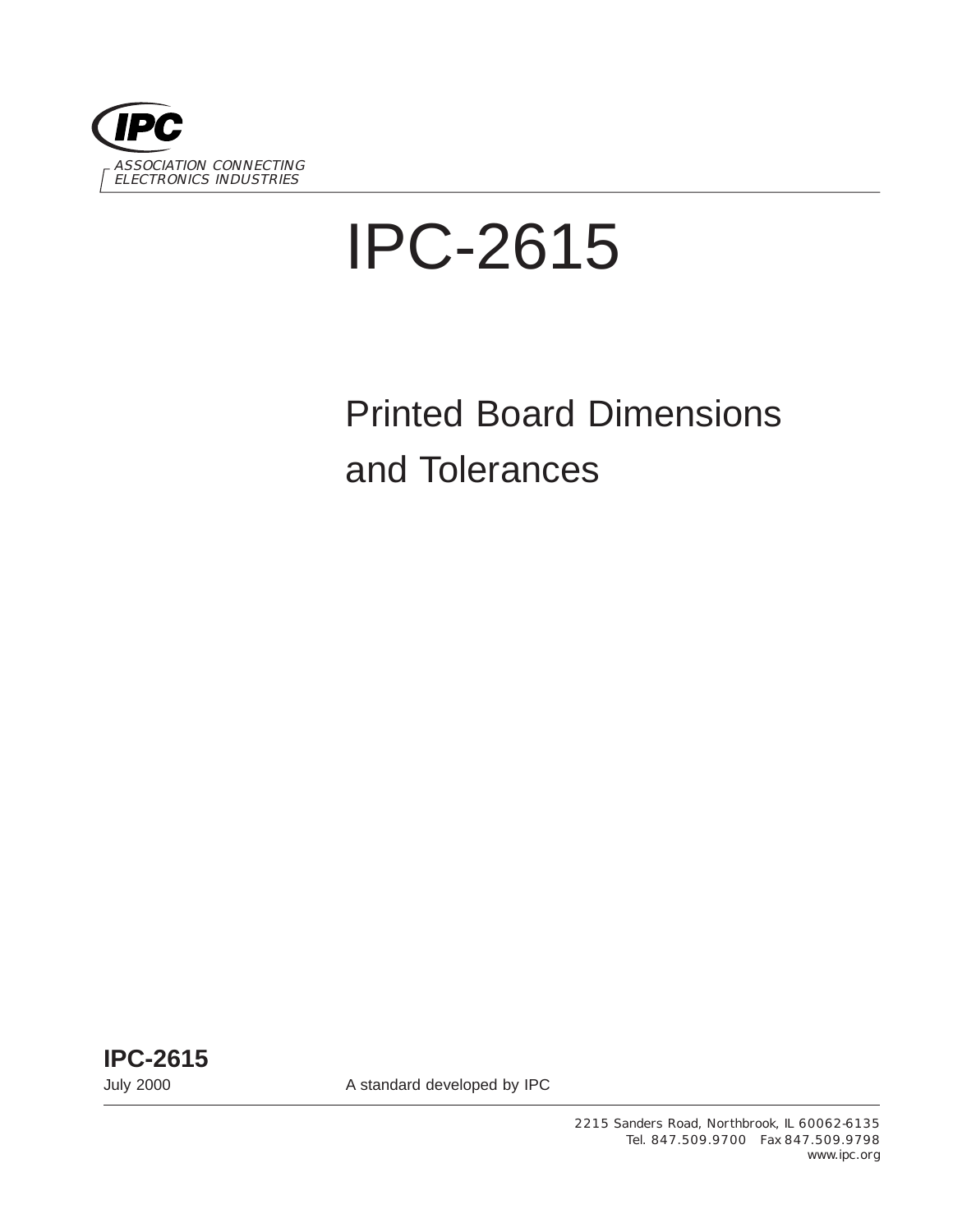## **Table of Contents**

| 1            |                                     |  |
|--------------|-------------------------------------|--|
| 1.1          |                                     |  |
| 1.2          |                                     |  |
| 1.2.1        |                                     |  |
| 1.2.2        |                                     |  |
| 1.2.3        |                                     |  |
| 1.2.4        |                                     |  |
| 1.2.5        |                                     |  |
| 1.3          |                                     |  |
| 1.3.1        |                                     |  |
| 1.3.2        |                                     |  |
| $\mathbf{2}$ |                                     |  |
| 2.1          |                                     |  |
| 2.2          |                                     |  |
| 2.3          |                                     |  |
| 2.4          |                                     |  |
| 2.5          |                                     |  |
| 2.6          |                                     |  |
| 2.7          |                                     |  |
| 2.8          |                                     |  |
| 2.9          |                                     |  |
| 2.10         |                                     |  |
| 2.11         |                                     |  |
| 2.12         |                                     |  |
| 2.13         |                                     |  |
| 2.14         |                                     |  |
| 2.15         |                                     |  |
| 2.16         |                                     |  |
| 2.17         |                                     |  |
| 2.18         |                                     |  |
| 2.19         | Maximum Material Condition (MMC)  2 |  |
| 2.20         |                                     |  |
| 2.21         |                                     |  |
| 2.22         |                                     |  |
| 2.23         |                                     |  |
| 2.24         |                                     |  |
| 2.25         |                                     |  |
| 2.26         |                                     |  |
| 2.27         |                                     |  |
| 2.28         |                                     |  |
| 2.29         |                                     |  |
| 2.30         |                                     |  |
|              |                                     |  |

| 3     | <b>GEOMETRIC CHARACTERS AND SYMBOLS  3</b>   |
|-------|----------------------------------------------|
| 3.1   |                                              |
| 3.2   | Use of Notes to Supplement Symbols  3        |
| 3.3   |                                              |
| 3.3.1 | Geometric Characteristic Symbols  3          |
| 3.3.2 |                                              |
| 3.3.3 | <b>Basic Dimension Symbol</b>                |
| 3.3.4 |                                              |
| 3.3.5 | Diameter and Radius Symbols  4               |
| 3.3.6 |                                              |
| 3.4   | Geometric Tolerance Symbols  4               |
| 3.4.1 |                                              |
| 3.4.2 | Feature Control Frame Incorporating Datum    |
| 3.4.3 | Combined Feature Control Frame and Datum     |
|       |                                              |
| 3.5   |                                              |
| 4     |                                              |
| 4.1   | Maximum Material Condition Principle         |
| 4.2   |                                              |
| 4.3   |                                              |
| 4.4   |                                              |
| 4.4.1 |                                              |
| 4.4.2 | Relationship Between Individual Features  9  |
| 4.5   | Applicability of MMC, RFS, and LMC  9        |
| 5     |                                              |
| 5.1   |                                              |
| 5.1.1 |                                              |
| 5.1.2 |                                              |
| 5.2   |                                              |
| 5.2.1 |                                              |
| 5.2.2 |                                              |
| 5.2.3 | Specifying Datums in Order of Precedence  11 |
| 5.3   |                                              |
| 5.3.1 |                                              |
| 5.3.2 | Secondary and Tertiary Datum Features Not    |
| 5.3.3 | Secondary and Tertiary Datum Features        |
| 5.3.4 | Specifying Datum Features RFS  12            |
| 5.3.5 | Specifying Datum Features at MMC  13         |
| 5.3.6 | Cylindrical Datum Features  13               |
| 5.3.7 |                                              |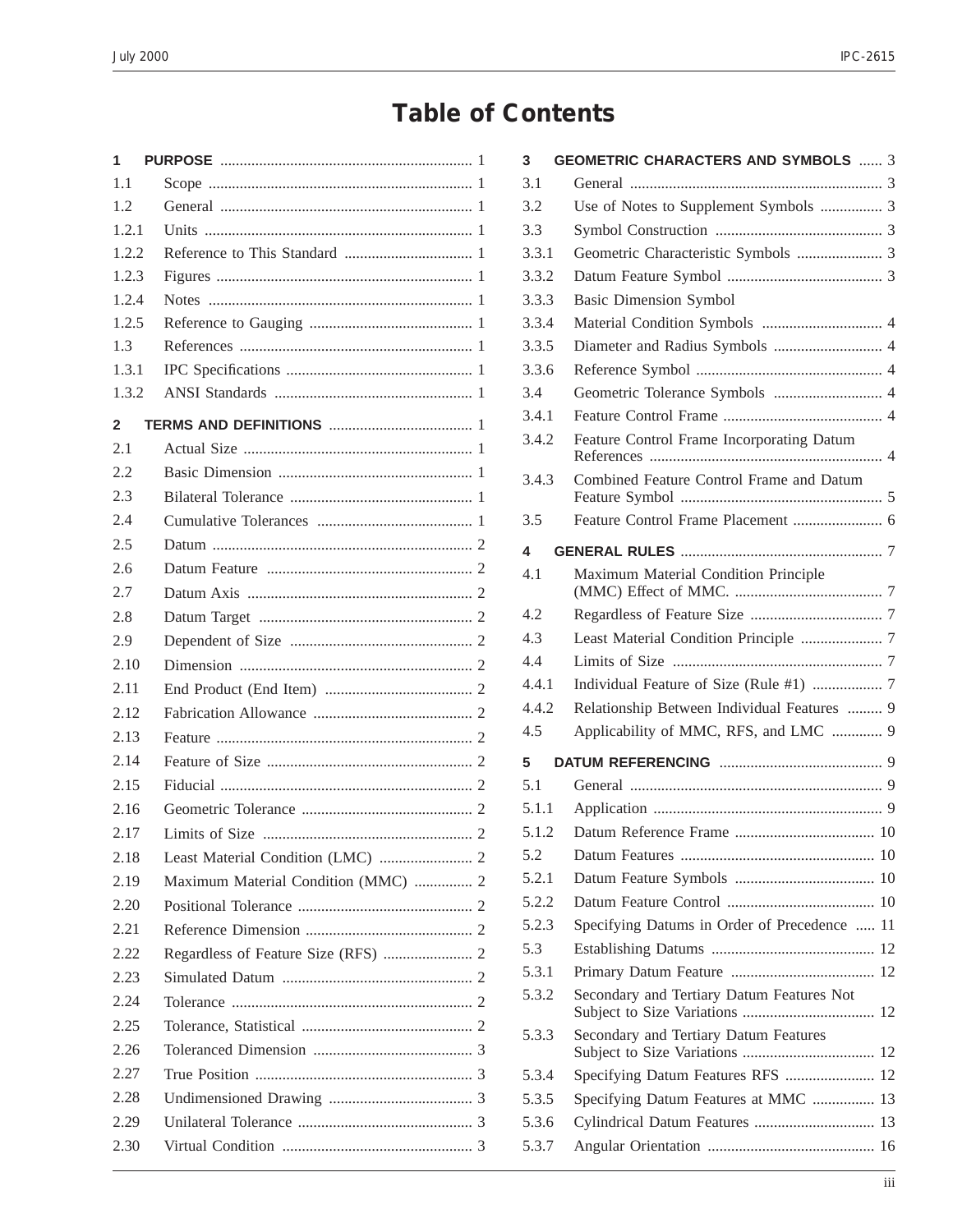| 5.3.8              |  | Pattern of Features to Establish a Secondary                                    |  |
|--------------------|--|---------------------------------------------------------------------------------|--|
| 5.3.9              |  | Multiple Datum Reference Frames  16                                             |  |
| 5.4                |  |                                                                                 |  |
| 5.4.1              |  |                                                                                 |  |
| 5.4.2              |  |                                                                                 |  |
| 5.4.3              |  |                                                                                 |  |
| 6                  |  |                                                                                 |  |
| 6.1                |  |                                                                                 |  |
| 62                 |  |                                                                                 |  |
| 6.2.1              |  | Feature Locations Given by Basic Dimensions  21                                 |  |
| 6.2.2              |  |                                                                                 |  |
| 6.2.3              |  |                                                                                 |  |
|                    |  | Establish Datums for Dimensions Locating                                        |  |
| 6.2.4              |  | Application to Base Line and Chain                                              |  |
| 6.3                |  | Fundamental Explanation of Positional                                           |  |
|                    |  |                                                                                 |  |
| 6.3.1              |  |                                                                                 |  |
| 6.3.2              |  | MMC as Related to Positional Tolerancing  21                                    |  |
| 6.3.3              |  | LMC as Related to Positional Tolerancing  24                                    |  |
| 6.3.4              |  | Multiple Patterns of Features Located by<br>Basic Dimensions Relative to Common |  |
| 6.4                |  |                                                                                 |  |
| 6.4.1              |  | Composite Positional Tolerancing  26                                            |  |
| 6.5                |  | Bi-directional Positional Tolerancing of Features  26                           |  |
| 6.6                |  | Position of Non-Circular Features  26                                           |  |
| 6.6.1              |  |                                                                                 |  |
| 6.7                |  | Undimensioned Drawings (Artwork)  27                                            |  |
| 7                  |  | TOLERANCES OF FORM, ORIENTATION,                                                |  |
|                    |  |                                                                                 |  |
| 7.1                |  |                                                                                 |  |
| 7.2                |  |                                                                                 |  |
| 7.3                |  | Specifying Form and Orientation Tolerances  38                                  |  |
| 7.3.1              |  | Form and Orientation Tolerance Zones  38                                        |  |
| 7.4                |  |                                                                                 |  |
| 7.4.1              |  |                                                                                 |  |
| 7.4.2              |  |                                                                                 |  |
| 7.4.3              |  |                                                                                 |  |
| <b>Appendix A:</b> |  | <b>FUNDAMENTAL DIMENSIONING AND</b><br><b>TOLERANCING RULES  45</b>             |  |
| <b>Appendix B:</b> |  | <b>GENERAL TOLERANCING AND</b><br><b>RELATED PRINCIPLES  56</b>                 |  |
| <b>Appendix C:</b> |  | <b>DIMENSIONING FOR COMPUTER-</b><br><b>AIDED DESIGN AND</b>                    |  |

#### **Figures**

| Figure 3-1  |                                                                                                                                                                                       |
|-------------|---------------------------------------------------------------------------------------------------------------------------------------------------------------------------------------|
| Figure 3-2  | Examples of Datum Identification  5                                                                                                                                                   |
| Figure 3-3  |                                                                                                                                                                                       |
| Figure 3-4  |                                                                                                                                                                                       |
| Figure 3-5  | Feature Control Frame Incorporating Datum                                                                                                                                             |
| Figure 3-6  | Order of Precedence of Datum Reference  6                                                                                                                                             |
| Figure 3-7  | Multiple Feature Control Frames  7                                                                                                                                                    |
| Figure 3-8  |                                                                                                                                                                                       |
| Figure 3-9  | Combined Feature Control Frame and Datum                                                                                                                                              |
| Figure 3-10 | Feature Control Frame Placement  7                                                                                                                                                    |
| Figure 4-1  | Positional Tolerancing at MMC  8                                                                                                                                                      |
| Figure 4-2  | Variations of Form Allowed By Size                                                                                                                                                    |
| Figure 5-1  | Datum Reference Frame  10                                                                                                                                                             |
| Figure 5-2  | Datum Reference Frame to Printed Board                                                                                                                                                |
| Figure 5-3  | Datum Reference Using Printed Board                                                                                                                                                   |
| Figure 5-4  | Hole and Slot Establishing Secondary and                                                                                                                                              |
| Figure 5-5  | Additional Datum Example  13                                                                                                                                                          |
| Figure 5-6  | Datum Feature Identification and Reference . 14                                                                                                                                       |
| Figure 5-7  | Secondary Datum Established By Internal                                                                                                                                               |
| Figure 5-8  | Datum Feature and Simulated Datum  15                                                                                                                                                 |
| Figure 5-9  | Virtual Condition of Datum Feature  15                                                                                                                                                |
| Figure 5-10 | Part With Cylindrical Datum Features<br>(a) primary datum feature K, which<br>establishes a datum plane; and<br>(b) secondary datum feature M, which<br>establishes a datum axis.  16 |
| Figure 5-11 | Cylindrical Internal Datum Features  17                                                                                                                                               |
| Figure 5-12 | Development of a Datum Reference Frame  17                                                                                                                                            |
| Figure 5-13 | Pattern of Feature to Establish Secondary                                                                                                                                             |
| Figure 5-14 | Multiple Datum Reference Conditions                                                                                                                                                   |
| Figure 5-15 | Referencing Datums in Feature Control                                                                                                                                                 |
| Figure 5-16 |                                                                                                                                                                                       |
| Figure 5-17 |                                                                                                                                                                                       |
| Figure 5-18 | Dimensioning Datum Targets  20                                                                                                                                                        |
| Figure 5-19 | Primary Datum Plane Established  21                                                                                                                                                   |
| Figure 6-1  | Identifying Basic Dimensions  22                                                                                                                                                      |
| Figure 6-2  | <b>Positional Tolerances With Datum</b>                                                                                                                                               |
| Figure 6-3  |                                                                                                                                                                                       |
| Figure 6-4  | <b>Establishing Datums for True Position</b>                                                                                                                                          |
| Figure 6-5  | Basic Dimensioning Using Chain or                                                                                                                                                     |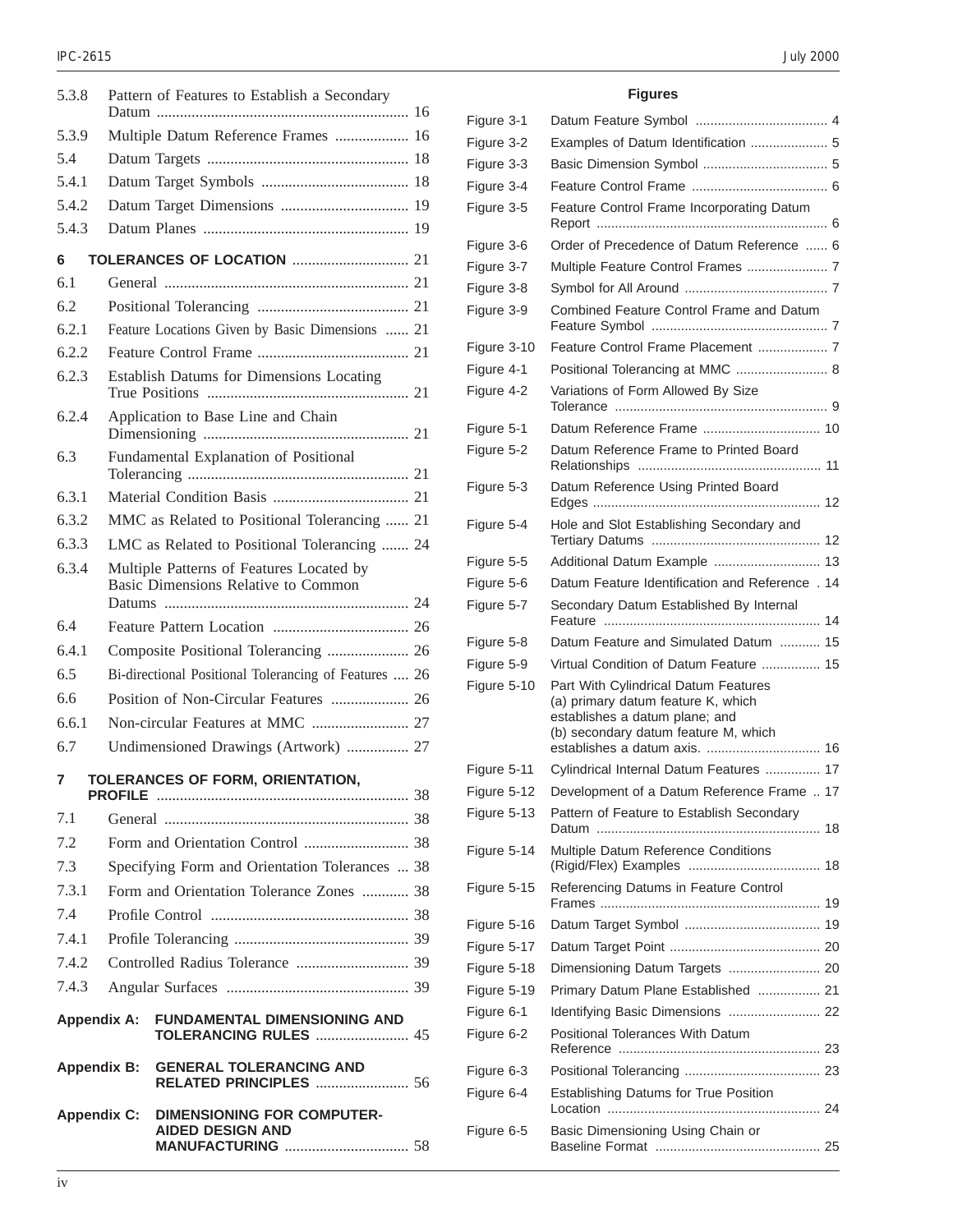#### July 2000 IPC-2615

| Figure 6-6  | Boundary for Surface of Hole at MMC  26                                     |  |
|-------------|-----------------------------------------------------------------------------|--|
| Figure 6-7  | Hole Axes in Relation to Positional                                         |  |
|             |                                                                             |  |
| Figure 6-8  | Increase in Positional Tolerance Where                                      |  |
| Figure 6-9  | Conventional Positional Tolerancing                                         |  |
| Figure 6-10 | Regardless of Feature Size Applied to                                       |  |
| Figure 6-11 | Increase in Positional Tolerance Where                                      |  |
| Figure 6-12 | LMC Applied to A Pattern of Mounting Pins  31                               |  |
| Figure 6-13 | Multiple Patterns of Features  32                                           |  |
| Figure 6-14 | Tolerance Zones for Patterns Shown in                                       |  |
| Figure 6-15 | Multiple Patterns of Features, Separate                                     |  |
| Figure 6-16 | Hole Patterns Located By Composite                                          |  |
| Figure 6-17 | Tolerance Zone for Three-Hole Hole<br>Patterns Shown in Figure 6-16.  36    |  |
| Figure 6-18 | Bi-Directional Positional Tolerancing,<br>Rectangular Coordinate Method  37 |  |
| Figure 6-19 |                                                                             |  |
| Figure 6-20 |                                                                             |  |
| Figure 6-21 |                                                                             |  |
| Figure 7-1  | Application of A Profile of A Surface to A                                  |  |
| Figure 7-2  | Specifying Profile of A Surface All Around  41                              |  |
| Figure 7-3  | Specifying Different Profile Tolerance  42                                  |  |
| Figure 7-4  |                                                                             |  |
| Figure 7-5  | Specifying A Controlled Radius  43                                          |  |
| Figure 7-6  | Tolerancing An Angular Surface Using A<br>Combination of Linear and Angular |  |
| Figure 7-7  | Interpreting Angularity Tolerances  44                                      |  |
| Figure 7-8  |                                                                             |  |
| Figure A-1  |                                                                             |  |
| Figure A-2  |                                                                             |  |
| Figure A-3  | Decimal Inch Dimensioning  46                                               |  |
| Figure A-4  | Application of Dimensions  47                                               |  |
| Figure A-5  | Grouping of Dimensions  47                                                  |  |
| Figure A-6  |                                                                             |  |
| Figure A-7  |                                                                             |  |
| Figure A-8  | Dimension Line/Extension Line  47                                           |  |
| Figure A-9  | Oblique Extension Lines  48                                                 |  |
|             |                                                                             |  |

| ١<br>١ |
|--------|
|--------|

| Figure A-10 | Breaks In Extension Lines  48                                                      |  |
|-------------|------------------------------------------------------------------------------------|--|
| Figure A-11 |                                                                                    |  |
| Figure A-12 | Limited Length or Area Indication  48                                              |  |
| Figure A-13 | Leader-Directed Dimension  48                                                      |  |
| Figure A-14 |                                                                                    |  |
| Figure A-15 | Leader Directed to Circle  49                                                      |  |
| Figure A-16 |                                                                                    |  |
| Figure A-17 | Intermediate Reference Dimension  49                                               |  |
| Figure A-18 |                                                                                    |  |
| Figure A-19 | Radius With Locating Center  50                                                    |  |
| Figure A-20 | Radii With Unlocated Center  50                                                    |  |
| Figure A-21 | Dimensioning Chords, Arcs, and Angles  50                                          |  |
| Figure A-22 |                                                                                    |  |
| Figure A-23 |                                                                                    |  |
| Figure A-24 |                                                                                    |  |
| Figure A-25 |                                                                                    |  |
| Figure A-26 | Coordinate or Offset Outline  51                                                   |  |
| Figure A-27 |                                                                                    |  |
| Figure A-28 |                                                                                    |  |
| Figure A-29 |                                                                                    |  |
| Figure A-30 |                                                                                    |  |
| Figure A-31 | Chamfers at Other Than 90°°  53                                                    |  |
| Figure A-32 |                                                                                    |  |
| Figure A-33 | Rectangular Coordinate Dimension  54                                               |  |
| Figure A-34 | Rectangular Coordinate Dimensions<br>Without Dimension Lines  54                   |  |
| Figure A-35 | Polar Coordinate Dimensions  54                                                    |  |
| Figure A-36 | Repetitive Features and Dimensions  55                                             |  |
| Figure A-37 | Equal Spacing of Feature  55                                                       |  |
| Figure B-1  |                                                                                    |  |
| Figure B-2  | Plus or Minus Tolerances  57                                                       |  |
| Figure C-1  | Mathematical Quadrants  58                                                         |  |
| Figure C-2  | Locating A Circuit Pattern Using Fiducials<br>Relative to Plated-Through Holes  59 |  |

#### **Tables**

| Table 3-1 General Geometric Characteristic Symbols  3 |  |
|-------------------------------------------------------|--|
|                                                       |  |
|                                                       |  |
| Table 4-1 Maximum Material Condition Range  8         |  |
| Table 4-2 Regardless of Feature Size Range  8         |  |
| Table 4-3 Least Material Condition Range  9           |  |